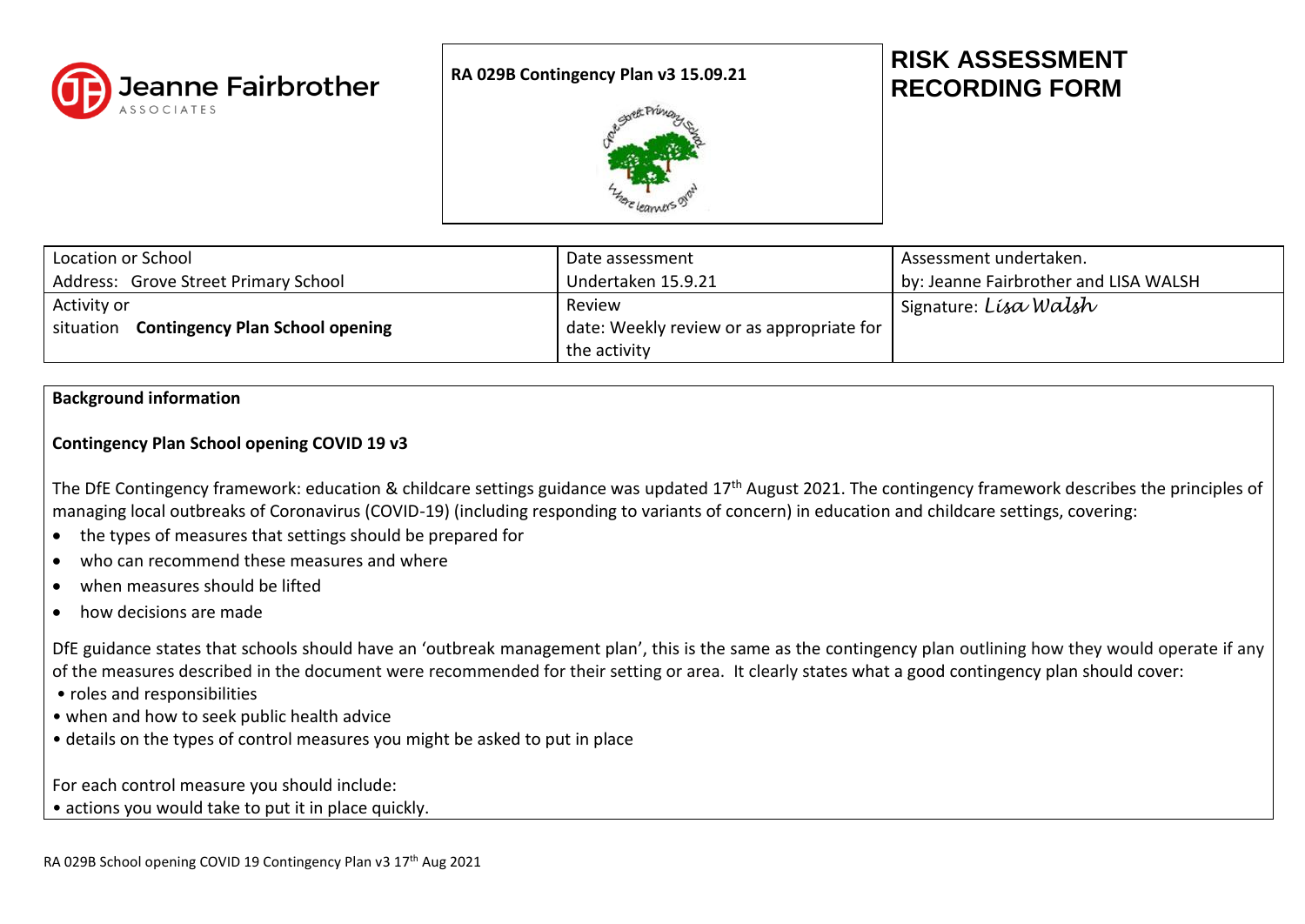• how you would ensure every child, pupil or student receives the quantity and quality of education and support to which they are normally entitled.

• how you would communicate changes to children, pupils, students, parents, carers and staff.

See page 9 Guidance: [Contingency framework: education and childcare settings](https://www.gov.uk/government/publications/coronavirus-covid-19-local-restrictions-in-education-and-childcare-settings/contingency-framework-education-and-childcare-settings)

This risk assessment applies to:

- primary schools
- secondary schools (including sixth forms)
- special schools, special post-16 providers and alternative provision
- 16 to 19 academies
- infant, junior, middle, upper schools

**Please note that this risk assessment has been created in line with the current government guidance. It contains sample control measures that fit with the system of controls contained in Government guidance. One size does not fit all, and schools should make this model risk assessment their own and reflect specifics of what they are doing and any local guidance, particularly from local HPT's in line with DfE expectations.**

Control measures in **purple** indicate different measures are in place for different settings. Please choose the setting that applies and delete the others to make this reflect your school/setting:

- **All settings**
- **Primary schools**

Please see **[NEW] & [UPDATED]** sections which reflect the changes from the 17<sup>th</sup> August update.

# **Legislation and guidance**

Health and Safety at Work Act etc. 1974 Management of H&S at Work Regulations 1999 Workplace (Health, Safety and Welfare) Regulations 1992 DfE Actions for schools plus associated COVID 19 Guidance Public Health England Guidance

| 1) Hazard / Activity                                                                                    | 2) Who can be harmed and<br>how?                                                      | 3) What controls exist to reduce the risk?<br>Have you followed the hierarchy of controls (eliminate,<br>substitute etc)?                            | <b>Risk Score</b><br>Consequence<br>X Likelihood | 4) Any further action.<br>This should be included in<br>the action plan (5), below |
|---------------------------------------------------------------------------------------------------------|---------------------------------------------------------------------------------------|------------------------------------------------------------------------------------------------------------------------------------------------------|--------------------------------------------------|------------------------------------------------------------------------------------|
| <b>Collaboration with local</b><br>authorities during<br>localised outbreak of<br><b>COVID 19 cases</b> | Staff, pupils, visitors,<br>contractors increased risk<br>of transmission of COVID 19 | Local authorities, directors of public health (DsPH)<br>and PHE health protection teams (HPT's) are responsible for<br>managing localised outbreaks. | $3X2=6$                                          |                                                                                    |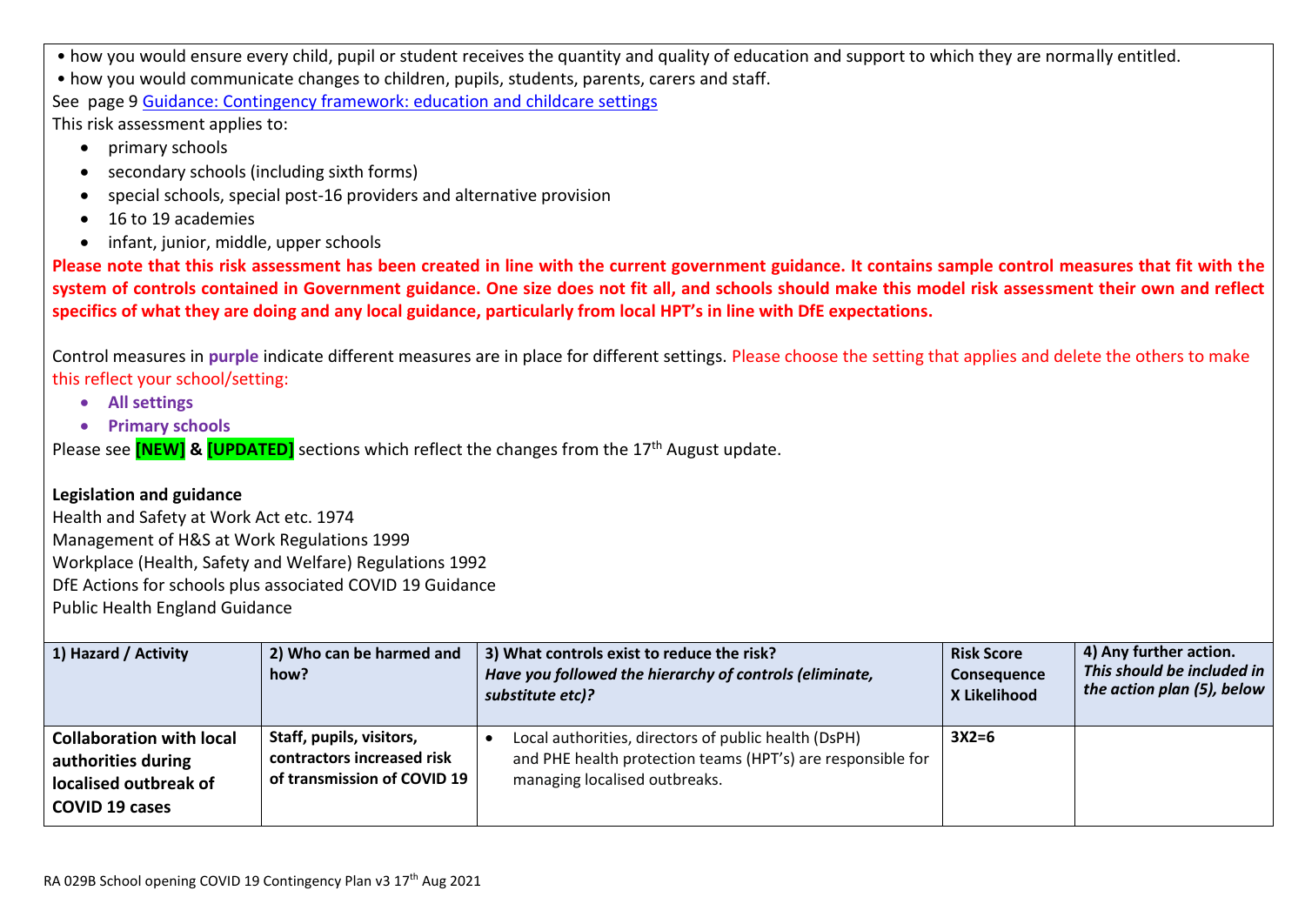| All settings unless indicated                                                                                                                         |                                                                                       | School liaises and responds to guidance from DsPH& local<br>HPT's                                                                                                                                                                                                                                                                                                                                                                                                                                                                                                                                                                                                                  |         |  |
|-------------------------------------------------------------------------------------------------------------------------------------------------------|---------------------------------------------------------------------------------------|------------------------------------------------------------------------------------------------------------------------------------------------------------------------------------------------------------------------------------------------------------------------------------------------------------------------------------------------------------------------------------------------------------------------------------------------------------------------------------------------------------------------------------------------------------------------------------------------------------------------------------------------------------------------------------|---------|--|
| Failure to assess the risks of<br><b>COVID 19 transmission in</b><br>school.<br>All settings unless indicated                                         | Staff, pupils, visitors,<br>contractors increased risk<br>of transmission of COVID 19 | School has assessed the reasonably foreseeable risks of<br>$\bullet$<br>transmission of COVID 19. See RA 029A School opening<br>COVID 19 v2 Aug 2021<br>The risk assessment is regularly reviewed as circumstances<br>$\bullet$<br>in school and the public health advice changes.<br>School monitors whether the controls in place are effective<br>and working as intended.                                                                                                                                                                                                                                                                                                      | $3X2=6$ |  |
| [UPDATED] Failing to have<br>adequate outbreak<br>management plans to allow<br>for stepping measures up<br>and down.<br>All settings unless indicated | Staff, pupils, visitors,<br>contractors increased risk<br>of transmission of COVID 19 | School has RA 029A School opening COVID 19 v2 Aug 2021<br>$\bullet$<br>risk assessment for following the latest guidance.<br>School has this contingency plan risk assessment with<br>$\bullet$<br>measures it will use if staff or pupils test positive for COVID<br>19 or, to step measures up or down, if required by local<br>DsPH in the event of a local outbreak.                                                                                                                                                                                                                                                                                                           | $3X2=6$ |  |
| [UPDATED] Communication<br>All settings unless indicated                                                                                              | Staff, pupils, visitors,<br>contractors increased risk<br>of transmission of COVID 19 | School will communicate its plan for addressing any<br>$\bullet$<br>imposed restrictions with parents, staff, pupils and other<br>relevant parties regarding:<br>opening arrangements.<br>$\circ$<br>access for specific targeted groups where applicable,<br>$\circ$<br>such as certain year groups, vulnerable pupils and<br>children of critical workers.<br>any reviews of the school's protective measures as<br>part of school's risk assessments.<br>any arrangements for remote working<br>$\circ$<br>School will keep all relevant parties up to date with the<br>circumstances of any imposed restrictions and how these<br>affect the school as the situation develops. | $2X2=4$ |  |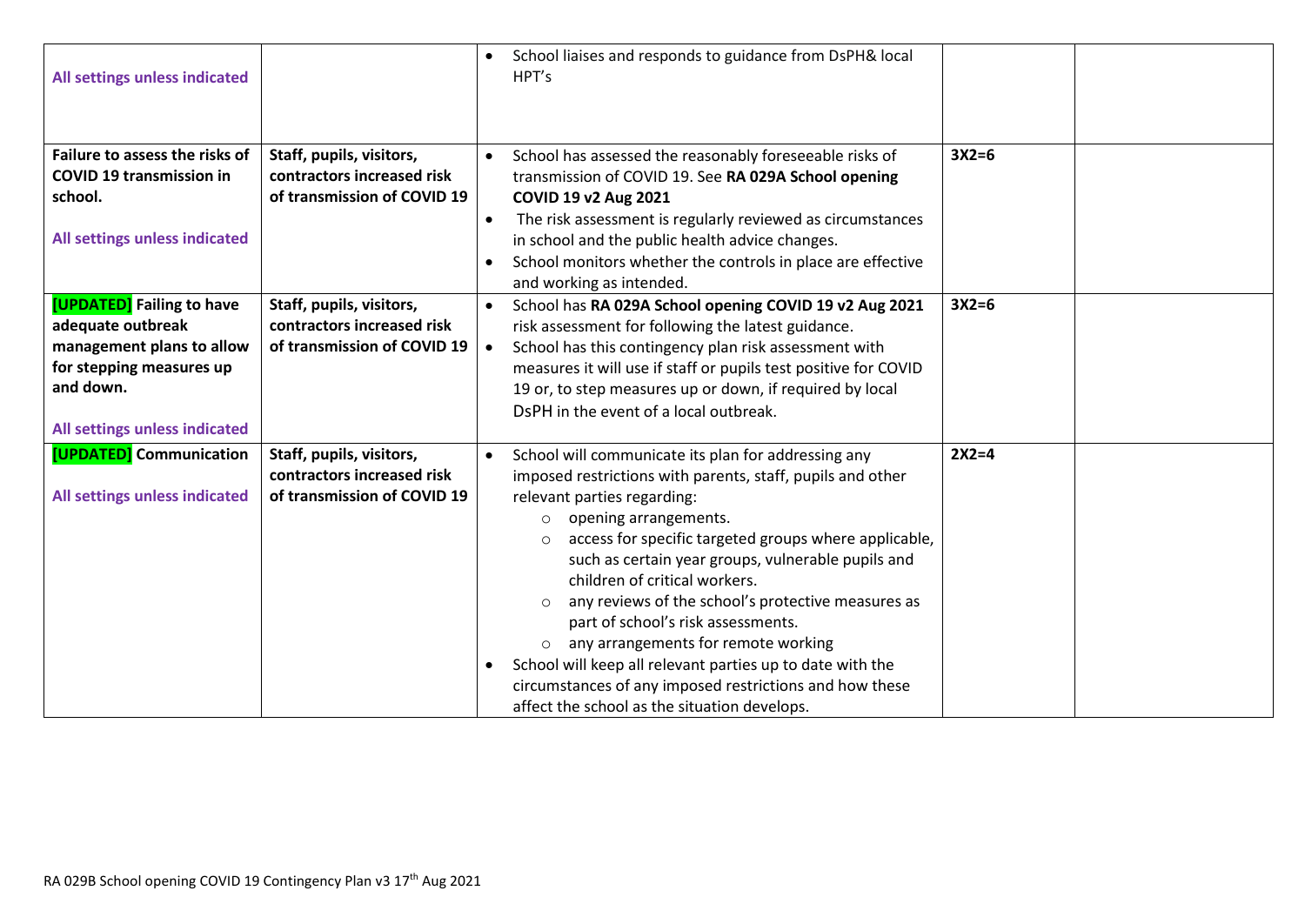| <b>Return to school</b>                     | Staff, pupils, visitors,<br>contractors increased risk                                | Early years settings, primary schools, Secondary schools, and                                                                                                                                                                                                                                                                                                                                                                                                                                                                                                                                                                                                              | $3X2=6$ |  |
|---------------------------------------------|---------------------------------------------------------------------------------------|----------------------------------------------------------------------------------------------------------------------------------------------------------------------------------------------------------------------------------------------------------------------------------------------------------------------------------------------------------------------------------------------------------------------------------------------------------------------------------------------------------------------------------------------------------------------------------------------------------------------------------------------------------------------------|---------|--|
| All settings unless indicated               | of transmission of COVID 19                                                           | post-16 settings                                                                                                                                                                                                                                                                                                                                                                                                                                                                                                                                                                                                                                                           |         |  |
|                                             |                                                                                       | School recognises that testing is voluntary.<br>$\bullet$<br>Where advised to do so by a Director of Public Health<br>and/or the local HPT, the school will encourage staff to<br>undertake LFD tests at home prior to their return to school<br>and/or for a period following their return.<br>The headteacher will inform staff, pupils, and parents, prior<br>to the return to school, whether any further restrictions,<br>such as the use of bubbles and face coverings, have been<br>resumed.                                                                                                                                                                        |         |  |
| [UPDATED] Testing                           | Staff, pupils, visitors,<br>contractors increased risk<br>of transmission of COVID 19 | <b>All settings</b><br>School contingency plans reflect the possibility of increased<br>use of testing by staff or more frequent testing if advised by<br>local HPT's.<br><b>Secondary schools and FE colleges</b><br>Cases identified in the test-on-return period should not trigger<br>extra measures or escalation to the DfE helpline.<br>If advised by local HPT's school/college will reintroduce<br>asymptomatic test sites (ATS) (where they have been stood<br>down).<br>If advised by local HPT's school/college will consider how<br>ATS could be implemented in a way that does not negatively<br>impact the education provided to their pupils and students. | $3X2=6$ |  |
| [NEW]<br><b>Thresholds for extra action</b> | Staff, pupils, visitors,<br>contractors increased risk<br>of transmission of COVID 19 | For most education and childcare settings<br>School understands the extra action thresholds - whichever<br>of these thresholds is reached first:<br>• 5 children, pupils, students or staff, who are likely to have<br>mixed closely, test positive for COVID-19 within a 10-day<br>period: or<br>• 10% of children, pupils, students, or staff who are likely to<br>have mixed closely test positive for COVID-19 within a 10-<br>day period                                                                                                                                                                                                                              | $3X2=6$ |  |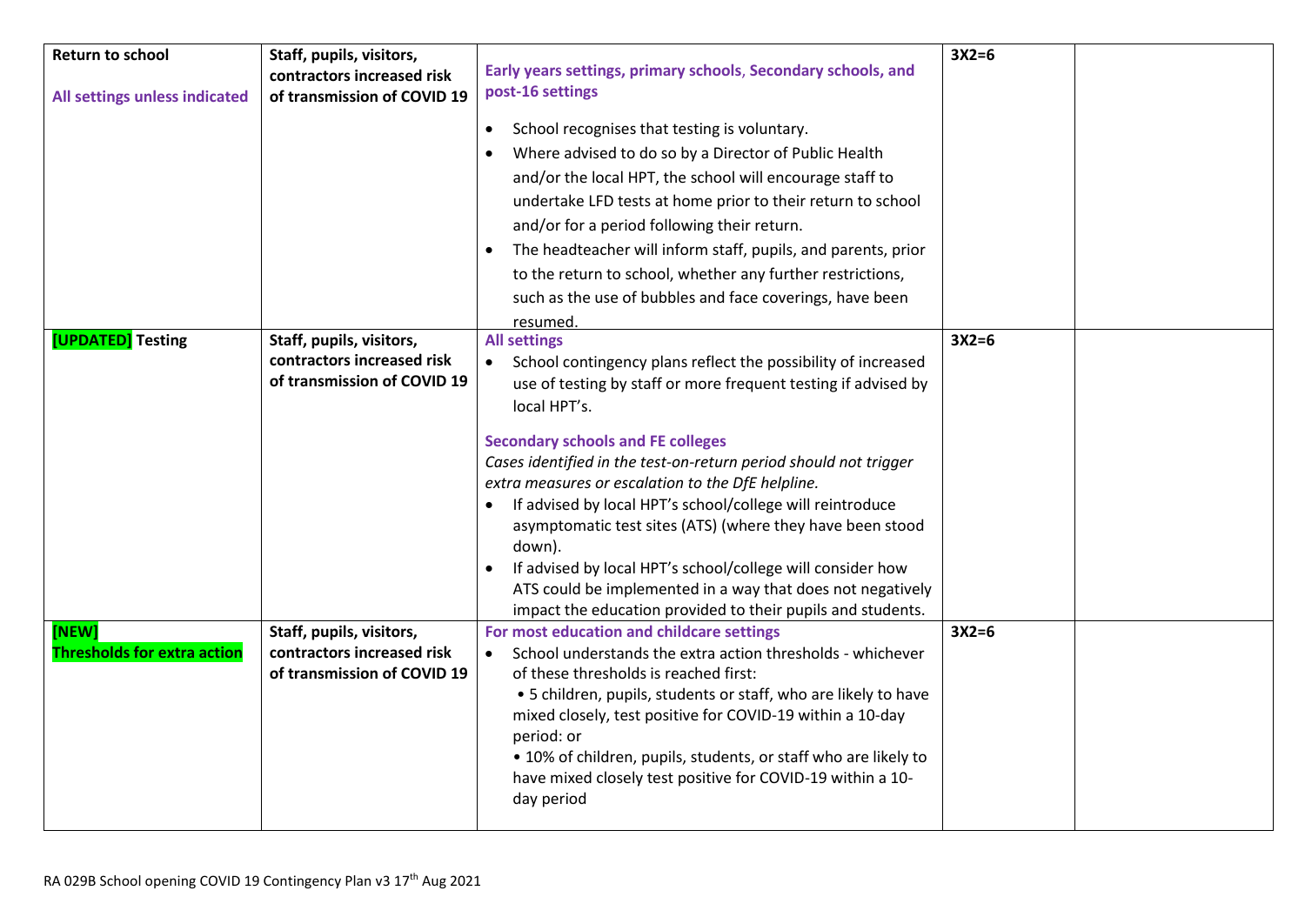|                                                                   |                                                                                       | <b>All settings</b><br>School will seek public health advice if a pupil, student,<br>child or staff member is admitted to hospital with COVID-<br>19. Phone the DfE helpline (0800 046 8687, option 1) or, in<br>line with other local HPT arrangements. (Hospitalisation<br>could indicate increased severity of illness or a new variant<br>of concern.)<br>School will work to contain any outbreak by following local<br>$\bullet$<br>HPT's advice<br>Insert details of school's local PH Helpline phone number<br>to contact <i>i.e.</i><br>Cheshire & Merseyside PHE contact 0344 225 0562<br>$\circ$<br><b>Greater Manchester Health Protection Unit 0844</b><br>225 1295<br>Wirral schools contact Wirral LA covid helpline 0151<br>$\circ$<br>666 3600. Email: covidschoolsupport@wirral.gov.uk |         |  |
|-------------------------------------------------------------------|---------------------------------------------------------------------------------------|----------------------------------------------------------------------------------------------------------------------------------------------------------------------------------------------------------------------------------------------------------------------------------------------------------------------------------------------------------------------------------------------------------------------------------------------------------------------------------------------------------------------------------------------------------------------------------------------------------------------------------------------------------------------------------------------------------------------------------------------------------------------------------------------------------|---------|--|
| [NEW]<br><b>Identifying contacts</b>                              | Staff, pupils, visitors,<br>contractors increased risk<br>of transmission of COVID 19 | If and when outbreaks occur, school will work with their<br>$\bullet$<br>local HPT's to identify any additional measures to put in<br>place including identifying close contacts.<br>Identifying a group that is likely to have mixed closely will be<br>different for each setting, but a group will rarely mean a whole<br>setting or year group<br>Close mixing - examples by setting:<br><b>Primary, secondary &amp; special schools</b><br>a form group or subject class<br>$\bullet$<br>a friendship group mixing at breaktimes<br>$\bullet$<br>a sports team<br>$\bullet$<br>a group in an after-school activity<br>$\bullet$                                                                                                                                                                     | $3X2=6$ |  |
| <b>NEW Positive case - staff</b><br>All settings unless indicated | Staff, pupils, visitors,<br>contractors increased risk<br>of transmission of COVID 19 | For all cases relating to staff, please also see the guidance for<br>workplaces: NHS Test and Trace in the workplace                                                                                                                                                                                                                                                                                                                                                                                                                                                                                                                                                                                                                                                                                     | $3X2=6$ |  |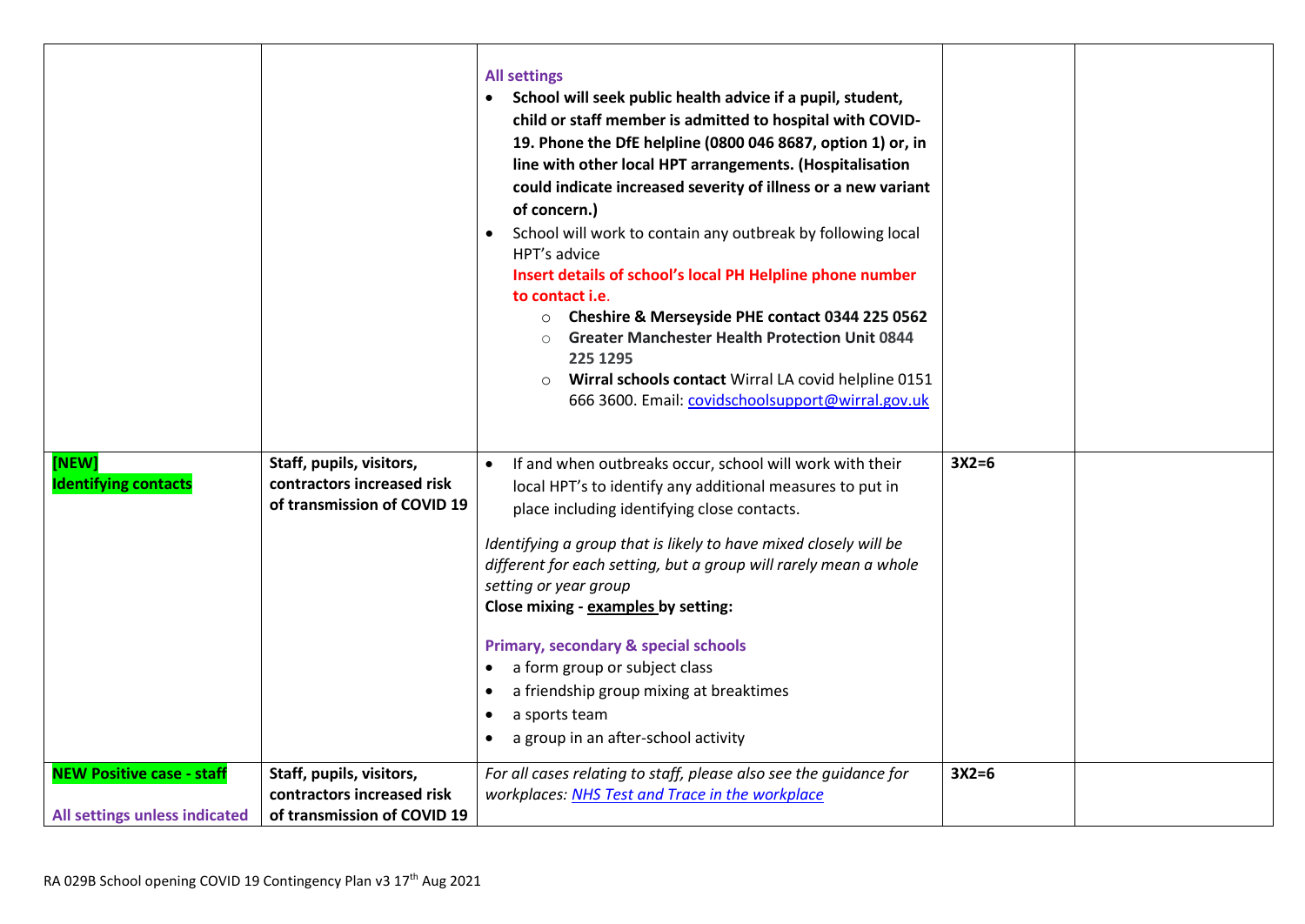|                                                                                                |                                                                                       | School will call the Self-Isolation Service Hub on 020 3743<br>6715 as soon as they are made aware that any of their staff<br>have tested positive.<br>If cases amongst staff mean school meets the threshold,<br>described above (see Thresholds for extra action) school will<br>need to provide the 8-digit NHS Test and Trace Account ID<br>(sometimes referred to as a CTAS number) of the person<br>who tested positive, alongside the names of co-workers<br>identified as close contacts. This will ensure that all<br>workplace contacts are registered with NHS Test and Trace<br>and can receive the necessary public health advice. |         |
|------------------------------------------------------------------------------------------------|---------------------------------------------------------------------------------------|-------------------------------------------------------------------------------------------------------------------------------------------------------------------------------------------------------------------------------------------------------------------------------------------------------------------------------------------------------------------------------------------------------------------------------------------------------------------------------------------------------------------------------------------------------------------------------------------------------------------------------------------------|---------|
| <b>NEW Actions to consider</b><br>once a threshold is reached<br>All settings unless indicated | Staff, pupils, visitors,<br>contractors increased risk<br>of transmission of COVID 19 | If school reaches a threshold for extra action (See<br>Thresholds for extra action above) school will:<br>contact local the DfE helpline & HPT<br>$\circ$<br>review and reinforce the testing, hygiene and<br>$\circ$<br>ventilation measures already in place. And will<br>consider:<br>whether any activities could take place<br>outdoors, including exercise, assemblies, or<br>classes<br>ways to improve ventilation indoors, where<br>this would not significantly impact thermal<br>comfort<br>one-off enhanced cleaning focussing on<br>touch points and any shared equipment.                                                         | $3X2=6$ |
| [UPDATED] Face coverings                                                                       | Staff, pupils, visitors,<br>contractors increased risk<br>of transmission of COVID 19 | In all cases any educational and wellbeing drawbacks in the<br>recommended use of face coverings should be balanced with the<br>benefits in managing transmission.<br><b>Early years settings and primary schools</b><br>Children of primary school age and early years children should<br>not be advised to wear face coverings.<br>Face coverings may be reintroduced in communal areas and<br>classrooms for members of staff.                                                                                                                                                                                                               | $3X2=6$ |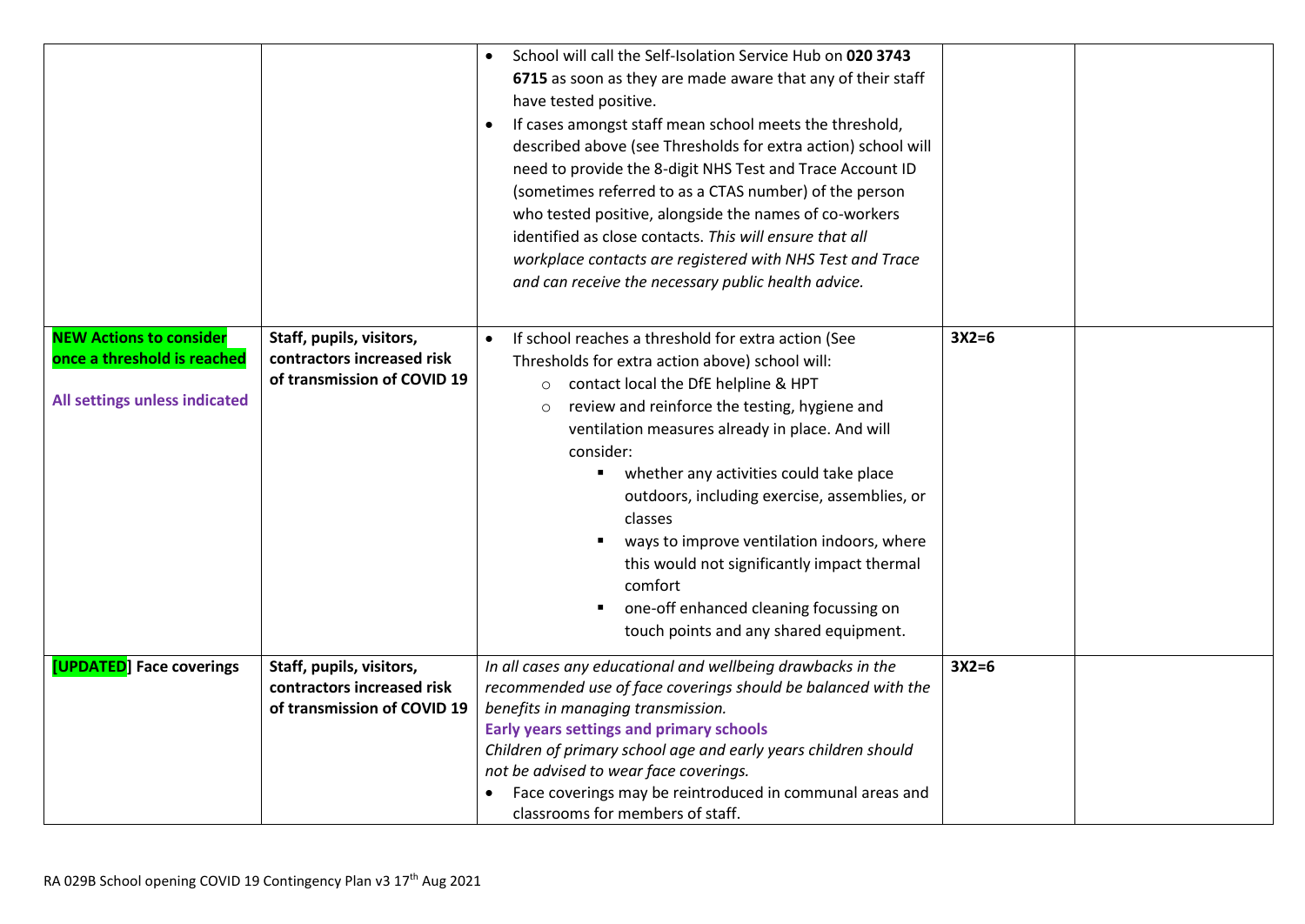|                                |                             | School/setting may be required to reintroduce the use of                      |         |
|--------------------------------|-----------------------------|-------------------------------------------------------------------------------|---------|
|                                |                             | bubbles in order to resume social distancing and limit the                    |         |
|                                |                             | transmission of coronavirus.                                                  |         |
|                                |                             | School/setting will adhere to any conditions set out by the<br>$\bullet$      |         |
|                                |                             | local HPT.                                                                    |         |
| [UPDATED] Re-introduce         | Staff, pupils, visitors,    | School is aware that shielding is currently paused and will<br>$\bullet$      | $3X2=6$ |
| Shielding - CEV staff &        | contractors increased risk  | only be reintroduced by national government in the event of                   |         |
| pupils, pregnant staff         | of transmission of COVID 19 | a major outbreak or VoC that poses a significant risk to                      |         |
|                                |                             | individuals on the shielded patient list (SPL)                                |         |
| All settings unless indicated  |                             | Settings outbreak management plan covers this possibility<br>$\bullet$        |         |
|                                |                             | <b>[NEW]</b> Shielding would be considered in addition to other               |         |
|                                |                             | measures to address the residual risk to staff on the SPL,                    |         |
|                                |                             | once the wider interventions are taken into account.                          |         |
|                                |                             | All identified CEV & pregnant staff have individual risk<br>$\bullet$         |         |
|                                |                             | assessments detailing the measures the setting has put in                     |         |
|                                |                             | place to reduce risks to these staff, including how these                     |         |
|                                |                             | protective measures have been reviewed as part of an                          |         |
|                                |                             | updated workplace risk assessment.                                            |         |
| [NEW]Education workforce       | Staff, pupils, visitors,    | School contingency plans include details if it is appropriate                 | $3X2=6$ |
|                                | contractors increased risk  | for some staff to work remotely if restrictions are imposed.                  |         |
|                                | of transmission of COVID 19 |                                                                               |         |
| <b>School failing to plan:</b> | Staff, pupils, visitors,    | All such events are risk assessed and include current local<br>$\bullet$      | $3X2=6$ |
| Open days                      | contractors increased risk  | restrictions.                                                                 |         |
| <b>Transition &amp; taster</b> | of transmission of COVID 19 | $\bullet$<br>School will consider carefully if the event is still appropriate |         |
| days                           |                             | and safe.                                                                     |         |
| <b>Parental attendance</b>     |                             |                                                                               |         |
| <b>Performances</b>            |                             |                                                                               |         |
| All settings unless indicated  |                             |                                                                               |         |
| [UPDATED] Attendance           | Staff, pupils, visitors,    | High quality face-to-face education remains a government                      | $3X2=6$ |
| restrictions - increased       | contractors increased risk  | priority. Attendance restrictions would only ever be considered               |         |
| <b>COVID infections</b>        | of transmission of COVID 19 | as a short-term measure and as a last resort:                                 |         |
|                                |                             | for an individual setting following local HPT advice when                     |         |
|                                |                             | other measures have not broken chains of transmission                         |         |
|                                |                             | across an area following government advice<br>$\bullet$                       |         |
|                                |                             |                                                                               |         |
|                                |                             |                                                                               |         |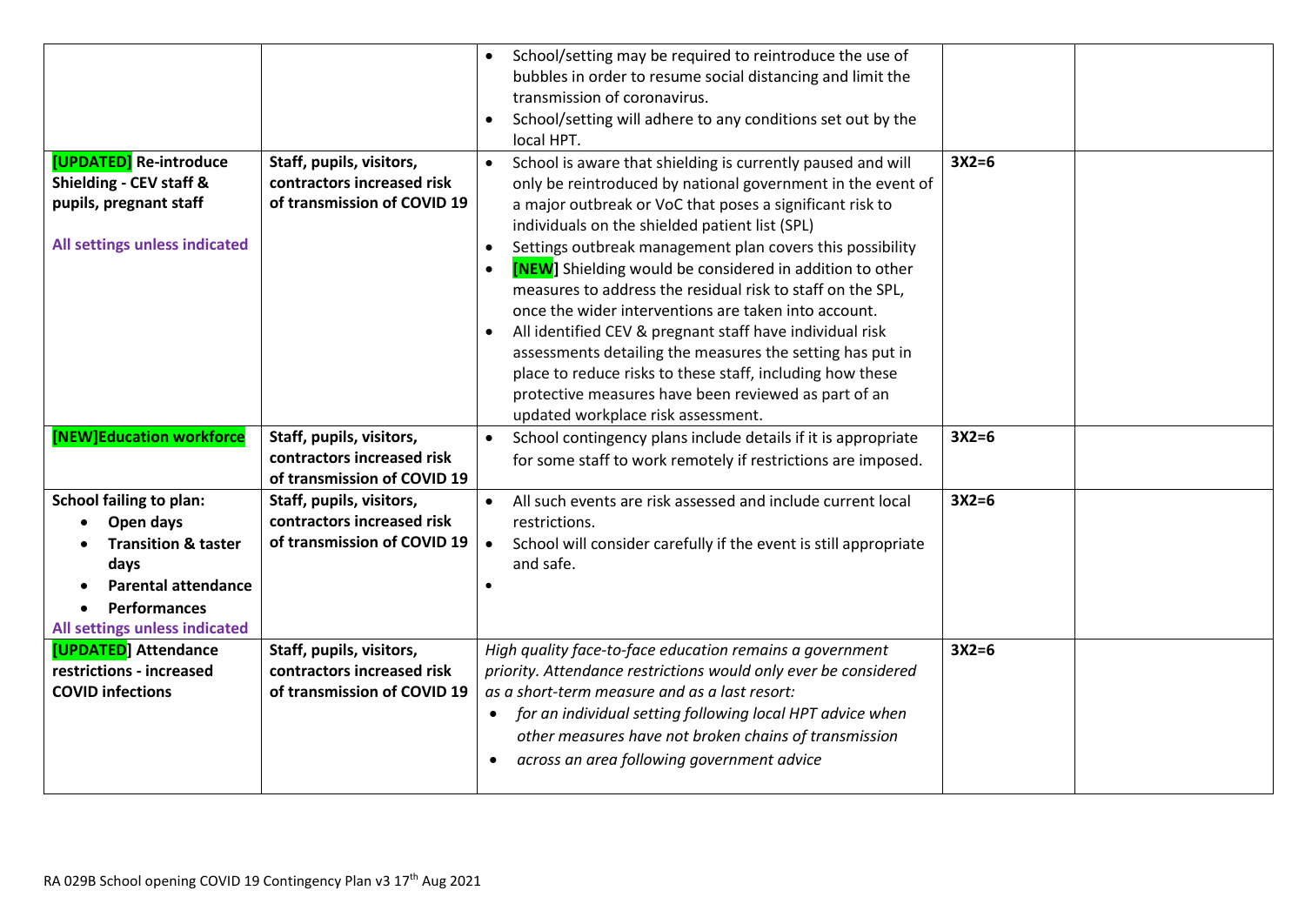|                                                         |                                                                                              | School contingency plans cover the possibility that if<br>advised, temporarily, to limit attendance high quality<br>remote education is provided to all pupils or students not<br>attending.<br>School will continue to give priority to vulnerable children<br>and young people and children of critical workers to attend<br>school undertaking their normal timetables.<br>School contingency plans cover measures that include<br>attendance restrictions, and if the DfE advises on any other<br>groups that should be prioritised. |         |  |
|---------------------------------------------------------|----------------------------------------------------------------------------------------------|------------------------------------------------------------------------------------------------------------------------------------------------------------------------------------------------------------------------------------------------------------------------------------------------------------------------------------------------------------------------------------------------------------------------------------------------------------------------------------------------------------------------------------------|---------|--|
| <b>Food provision</b>                                   | Staff, pupils, visitors,<br>contractors increased risk                                       | School will provide meal options for all pupils who are<br>attending.                                                                                                                                                                                                                                                                                                                                                                                                                                                                    | $3X2=6$ |  |
| All settings unless indicated                           | of transmission of COVID 19                                                                  | FSM or food parcels to eligible pupils who are not attending<br>school, where they:<br>are self-isolating.<br>$\circ$<br>have had symptoms or have tested positive.<br>$\circ$<br>are not attending due to the implementation of<br>$\circ$<br>local restrictions advised by local PHE teams.                                                                                                                                                                                                                                            |         |  |
| [UPDATED] Safeguarding<br>All settings unless indicated | Staff, pupils, visitors,<br>contractors increased risk<br>of transmission of COVID 19        | School will review the child protection policy so that it<br>reflects the local restrictions and remains effective.                                                                                                                                                                                                                                                                                                                                                                                                                      | $3X2=6$ |  |
| [NEW] Vulnerable pupils &<br>young people               | Staff, pupils, visitors,<br>contractors increased risk<br>of transmission of COVID<br>199392 | Where vulnerable children and young people are absent,<br>school will work with the local authority and social worker<br>(where applicable), to explore the reason for absence and<br>discuss their concern.                                                                                                                                                                                                                                                                                                                             | $3X2=6$ |  |
| [UPDATED] Teaching &                                    | Staff, pupils, visitors,                                                                     | High-quality remote learning will be provided for all pupils                                                                                                                                                                                                                                                                                                                                                                                                                                                                             | $3X2=6$ |  |
| learning                                                | contractors increased risk                                                                   | and students if:                                                                                                                                                                                                                                                                                                                                                                                                                                                                                                                         |         |  |
|                                                         | of transmission of COVID 19                                                                  | o they have tested positive for COVID-19 but are                                                                                                                                                                                                                                                                                                                                                                                                                                                                                         |         |  |
| All settings unless indicated                           |                                                                                              | well enough to learn from home; or                                                                                                                                                                                                                                                                                                                                                                                                                                                                                                       |         |  |
|                                                         |                                                                                              | attendance at the setting has been temporarily<br>$\circ$<br>restricted                                                                                                                                                                                                                                                                                                                                                                                                                                                                  |         |  |
|                                                         |                                                                                              | On-site provision is retained for vulnerable children and<br>young people and the children of critical workers.                                                                                                                                                                                                                                                                                                                                                                                                                          |         |  |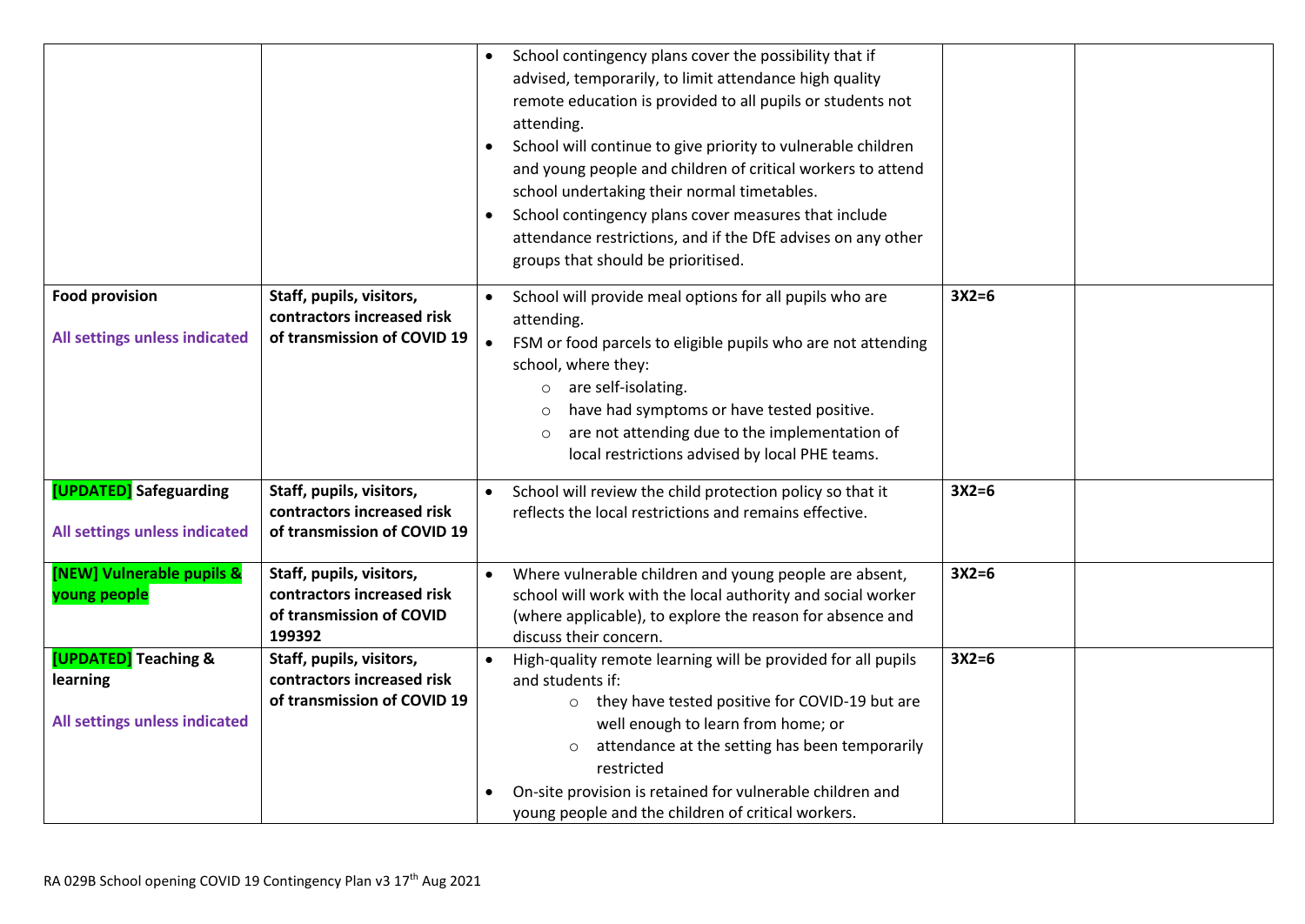|  | If school has to temporarily stop onsite provision on advice |  |
|--|--------------------------------------------------------------|--|
|  | of the local HPT, the school contingency plans include       |  |
|  | alternative arrangements for vulnerable children and young   |  |
|  | people                                                       |  |